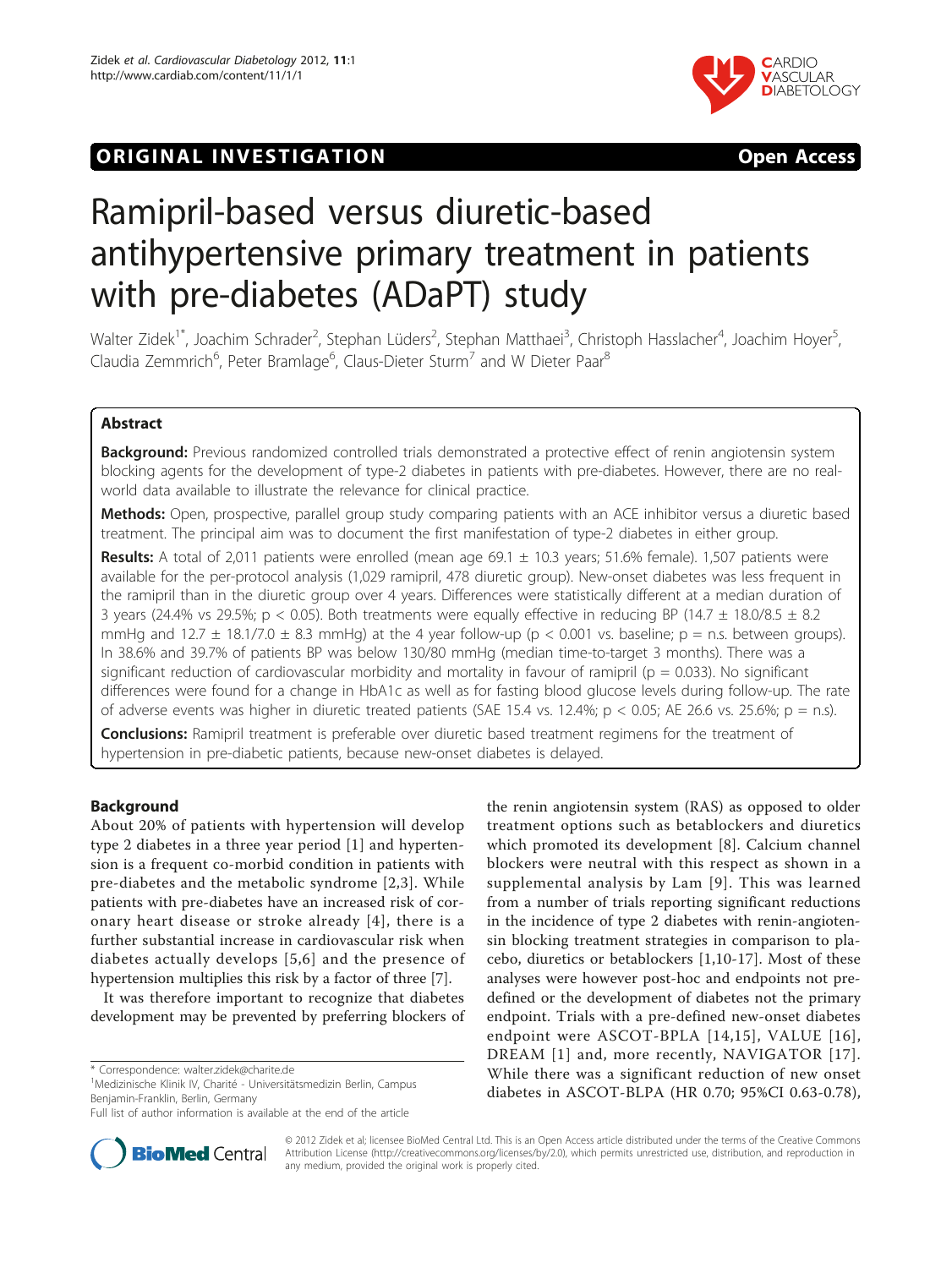VALUE (HR 0.77; 95%CI 0.69-0.86) and NAVIGATOR (HR 0.86; 95%CI 0.80-0.92), there was none in DREAM (HR 0.91 [95%CI 0.80-1.03]).

Because there is no large scale study on the effectiveness of blocking the RAS for the prevention of diabetes in "real world" clinical practice [\[18-20\]](#page-9-0) we designed the ACE inhibitor-based versus diuretic-based antihypertensive primary treatment in patients with prediabetes (ADaPT) study. We aimed to verify, that the perceived benefits of using a RAS based regimen over diuretics for the treatment of hypertension in patients with pre-diabetes are also seen in clinical practice. Patients were selected based on a high risk for the development of type 2 diabetes according to the modified PreDiSc Score [\[21\]](#page-9-0).

# Methods

# Design

ADaPT is an open, prospective, non-randomised parallel group observation at 150 office based general physicians and internists. A detailed description of the design of the ADaPT investigation has been published previously [\[22](#page-9-0)]. The study complies with § 67(6) of the German Drug Law and was performed under the auspices of the German Hypertension League. Ethical approval was obtained by the institutional review board of the Charité, Berlin, Germany. Patients had to provide written informed consent prior to entering the study.

# Patient population

Inclusion criteria for ADaPT were based on the PreDisc Score [[21\]](#page-9-0): Age  $\geq$  45 years (amended, original protocol  $\geq$  55 years), systolic blood pressure  $\geq$  140 and/or diastolic blood pressure ≥ 90 mmHg, fasting glucose (IFG) level 110-125 mg/dl in venous plasma or 100-109 mg/dl in capillary whole blood and an HbA1c of 6-6.5% within the last six months. Patients with higher blood glucose levels than mentioned above, with overt diabetes or antidiabetic drug treatment were excluded as well as patients with congestive heart failure, chronic renal insufficiency, history of myocardial infarction, stroke, drug or alcohol abuse or contraindications against any of the principal drugs applied. Patients in group 1 received ramipril either as monotherapy or in combination with felodipine or another calcium channel blocker, patients in group 2 any other diuretic with or without beta-blocker-based therapy without using renin angiotensin blocking agents. Assignment of patients to either group was at the discretion of the treating physician (non-randomized). In case of inadequate response a dose increase or addition of further combination drugs was allowed within the approved labelling and in accordance with the recommendations of the European Society of Hypertension [\[23\]](#page-9-0).

#### Endpoints

The primary evaluation criterion of ADaPT was the first manifestation of type 2 diabetes (fasting glucose level ≥ 126 mg/dl/≥ 7.0 mmol/l). Blood glucose related further criteria were the deterioration of pre-diabetes indicated by an increase of HbA1c of at least 10% over baseline, an increase of fasting glucose levels and a change of HbA1c. All laboratory values were analyzed in a central core laboratory. Blood pressure related criteria were achievement of a target  $BP < 130/80$  mm Hg and the time needed to reach target. Major cardiovascular events and mortality as well as the type and frequency of adverse or serious adverse events (AE/SAE) were also recorded.

# Statistical analyses

Data were obtained on a paper case report form and entered into a Microsoft Access 2003 database. Analyses were conducted with SPSS 17.0. Patients treated with ramipril (or ramipril-based combination therapies) and patients who received various a diuretic based treatment strategy (with the exception of ACEi or ARBs) were compared using descriptive statistics for continuous target data per treatment group and per total including the following: number of patients, means ± standard deviation, or median. The absolute and relative frequencies in percentages were determined. For a comparison of the treatment groups with respect to the incidence of specific events (e.g. patients with first manifestation of diabetes mellitus type 2 or proportion of patients with deterioration of pre-diabetes), the chi-square or the log-rank tests was used.

# Results

Between August 2004 and March 2006 a total of 2,108 patients were enrolled. Ninety-seven had to be excluded because of violations against the study protocol resulting in 2,011 patients available for the intention to treat analysis - 1,350 patients were allocated to a ramipril based and 661 patients to a diuretic based therapy. The per-protocol analysis (1,507 patients) excluded all ramipril patients, who had received any diuretic or a beta-blocking agent and all patients of the diuretic group with concomitant ACEi or ARBs. In the ramipril group 15.3% received calcium channel blocker and no patient in the diuretic group received a betablocker. Of these 1,394 patients were available for the 1 year follow-up, 1,286 for the 2 year, 1,040 patients for the 3 year and 483 for the 4 year follow-up.

# Patient characteristics

Patients enrolled (ITT, 2,011 patients) had a mean age of 69.1  $\pm$  10.3 years, and 51.6% were female. The mean BMI was  $29.9 \pm 4.9$  kg/m2, which meant that  $41.7\%$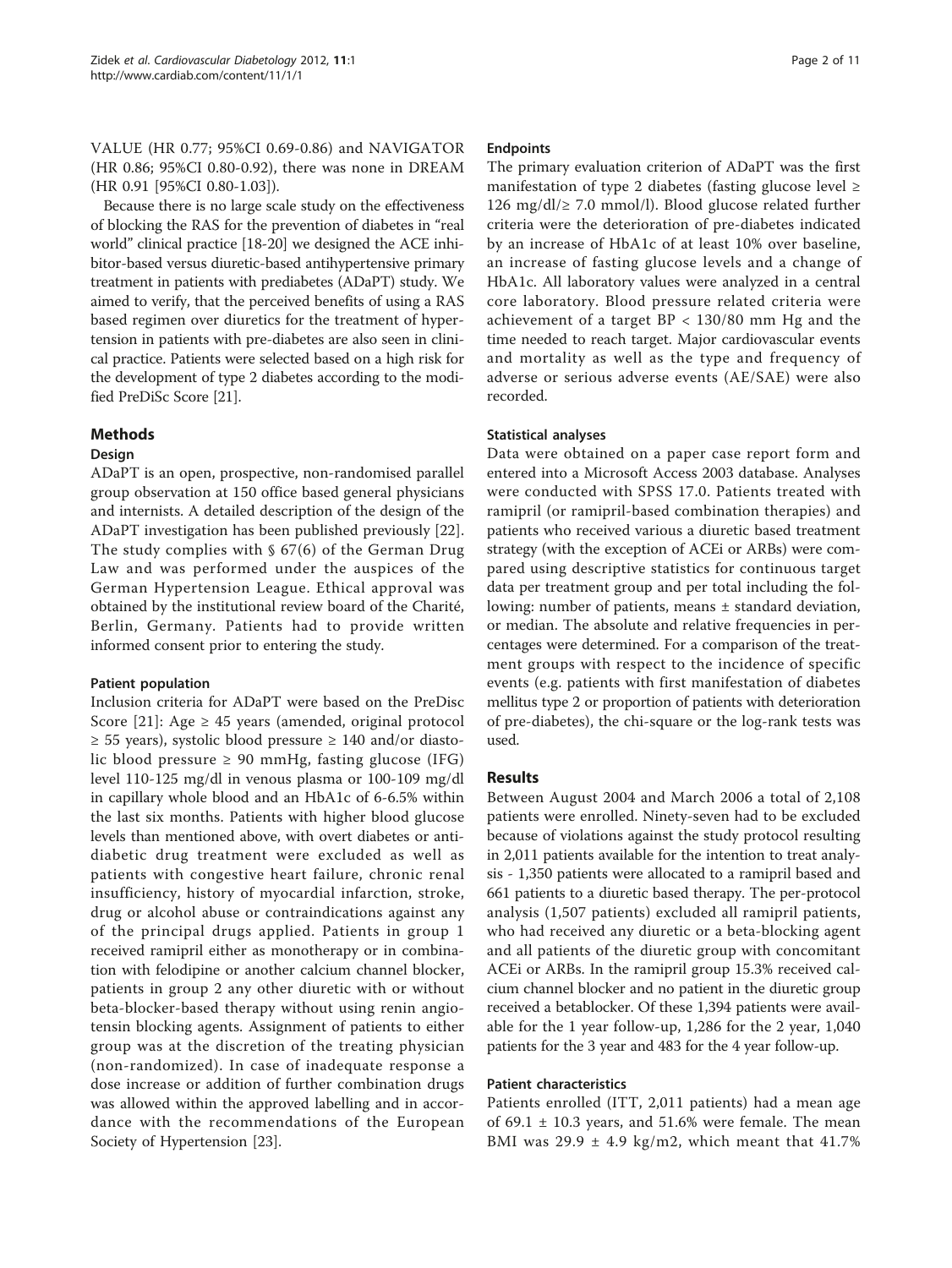were obese. With the exception of a larger proportion of female patients in the diuretic group ( $p < 0.001$ ) all other characteristics, risk factors, laboratory values and co-medication were comparable in the two study groups (Table 1 & [2](#page-3-0)).

Office blood pressure at baseline was 147.4 ± 15.9/ 87.3  $\pm$  9.3 mmHg in the ramipril group and 144.6  $\pm$ 15.3/86.5  $\pm$  9.4 mmHg in the diuretic group (p < 0.001/ p = n.s.). Daytime ambulatory blood pressure was 138.2  $± 15.1/81.4 ± 10.0$  with ramipril and  $135.0 ± 15.0/80.4 ±$ 10.8 with diuretics ( $p = 0.001/p = n.s.;$  Table [3\)](#page-3-0).

The mean fasting glucose at baseline was  $94.4 \pm 21.3$ mg/dl in the ramipril and  $95.5 \pm 21.0$  mg/dl in the diuretic group ( $p = n.s$ .). HbA1c was 5.6  $\pm$  0.6% and 5.7  $\pm$  0.7% respectively (p = n.s.). While none of the patients had diabetes at enrolment, 37.0% of ramipril treated and 40.4% of diuretic treated patients had a family history of diabetes ( $p = n.s.$ ).

Patient characteristics of the per-protocol (PP) population were essentially identical to the ITT population (Tables 1, [2](#page-3-0), [3](#page-3-0)). The only noteworthy differences were the lesser use of calcium channel blockers (0 vs. 13.8%) in the diuretic group in the PP population.

#### Primary endpoint

The primary evaluation criterion was the first manifestation of type 2 diabetes defined as a fasting glucose level  $\geq$  126 mg/dl/ $\geq$  7.0 mmol/l. The prevalence of type-2 diabetes was 0% at baseline (per exclusion criteria). Incidence rates were consistently higher in the diuretic than in the ramipril group through years 1 to 4. Strikingly however, incidence rates were 16.9 and 18.2% in the first year and between 2.5 and 7.6% in subsequent years 2 to 4. The prevalence rose continuously during follow-up (Figure [1](#page-4-0)) reaching statistical significance at a median treatment duration of three

|  |  |  | Table 1 Patient characteristics and co-morbidity at baseline |  |  |  |  |
|--|--|--|--------------------------------------------------------------|--|--|--|--|
|--|--|--|--------------------------------------------------------------|--|--|--|--|

|                                           | Intention to treat        |                                | Per protocol              |                                |
|-------------------------------------------|---------------------------|--------------------------------|---------------------------|--------------------------------|
|                                           | Ramipril<br>$(n = 1,350)$ | <b>Diuretic</b><br>$(n = 661)$ | Ramipril<br>$(n = 1,029)$ | <b>Diuretic</b><br>$(n = 478)$ |
| Age (years $\pm$ SD)                      | $69.4 \pm 10.4$           | $68.5 \pm 10.3$                | $69.4 \pm 10.5$           | $67.8 \pm 10.3$                |
| Female (%)                                | 48.7                      | 57.5                           | 48.5                      | 58.4                           |
| BMI ( $kg/m^2 \pm SD$ )                   | $29.9 \pm 5.0$            | $29.8 \pm 4.8$                 | $29.8 \pm 5.0$            | $29.7 \pm 4.9$                 |
| Risk factors*                             |                           |                                |                           |                                |
| Dyslipidemia (%)                          | 56.4                      | 56.6                           | 54.7                      | 56.9                           |
| Hyperuricemia (%)                         | 21.7                      | 23.0                           | 20.5                      | 20.5                           |
| CAD (%)                                   | 13.9                      | 14.2                           | 11.7                      | 13.6                           |
| COPD (%)                                  | 6.7                       | 4.8                            | 6.8                       | 5.4                            |
| Microalbuminuria (%)                      | 6.2                       | 5.4                            | 6.2                       | 5.6                            |
| Kidney disease (%)                        | 3.0                       | 2.9                            | 2.8                       | 2.1                            |
| Smoking (%)                               | 15.6                      | 14.4                           | 15.6                      | 14.4                           |
| <b>Diabetes</b>                           |                           |                                |                           |                                |
| Diabetes (%)                              | $\circ$                   | $\circ$                        | $\bigcirc$                | $\circ$                        |
| Family history (%)                        | 37.0                      | 40.4                           | 37.2                      | 41.4                           |
| Laboratory values                         |                           |                                |                           |                                |
| Total cholesterol (mg/dl $\pm$ SD)        | $222.4 \pm 43.4$          | $222.5 \pm 41.8$               | $223.4 \pm 42.0$          | $224.1 \pm 41.9$               |
| HDL-cholesterol (mg/dl $\pm$ SD)          | $61.7 \pm 16.0$           | $61.8 \pm 15.3$                | $62.5 \pm 16.1$           | $61.7 \pm 15.6$                |
| LDL-cholesterol (mg/dl $\pm$ SD)          | $128.6 \pm 35.6$          | $127.2 \pm 34.2$               | $129.3 \pm 35.4$          | $128.6 \pm 34.1$               |
| Triglycerides (mg/dl $\pm$ SD)            | $169.1 \pm 168.3$         | $172.8 \pm 127.5$              | $161.8 \pm 97.8$          | $175.2 \pm 137.6$              |
| Fasting blood glucose<br>$(mq/dl \pm SD)$ | $94.4 \pm 21.3$           | $95.5 \pm 21.0$                | $94.1 \pm 21.3$           | $95.7 \pm 21.5$                |
| HbA1c (% $\pm$ SD)                        | $5.6 \pm 0.6$             | $5.7 \pm 0.7$                  | $5.6 \pm 0.6$             | $5.6 \pm 0.7$                  |
| Serum-creatinine (mg/dl ± SD)             | $1.0 \pm 0.3$             | $1.0 \pm 0.3$                  | $1.0 \pm 0.3$             | $1.0 \pm 0.3$                  |
| Albuminuria<br>(mg/g creatinine $\pm$ SD) | $33.1 \pm 121.6$          | $24.6 \pm 56.3$                | $33.8 \pm 131.4$          | $19.4 \pm 38.2$                |
| Urinary creatinine (mg/dl $\pm$ SD)       | $123.6 \pm 72.7$          | $122.7 \pm 74.0$               | $123.3 \pm 72.4$          | $120.6 \pm 71.6$               |
| Cystatin-C (mg/dl $\pm$ SD)               | $1.0 \pm 0.3$             | $1.0 \pm 0.3$                  | $1.0 \pm 0.3$             | $1.0 \pm 0.3$                  |
| hs-CRP (mg/dl $\pm$ SD)                   | $5.2 \pm 8.7$             | $5.3 \pm 14.2$                 | $5.1 \pm 8.5$             | $5.6 \pm 16.0$                 |

Legend. \* available cases only (about 12% for microalbuminuria, about 1% for the other variables); SD, standard deviation; BMI, body mass index; CAD, coronary artery disease; COPD, chronic obstructive pulmonary disease; HDL, high density lipoprotein; LDL, low density lipoprotein; CRP, C-reactive protein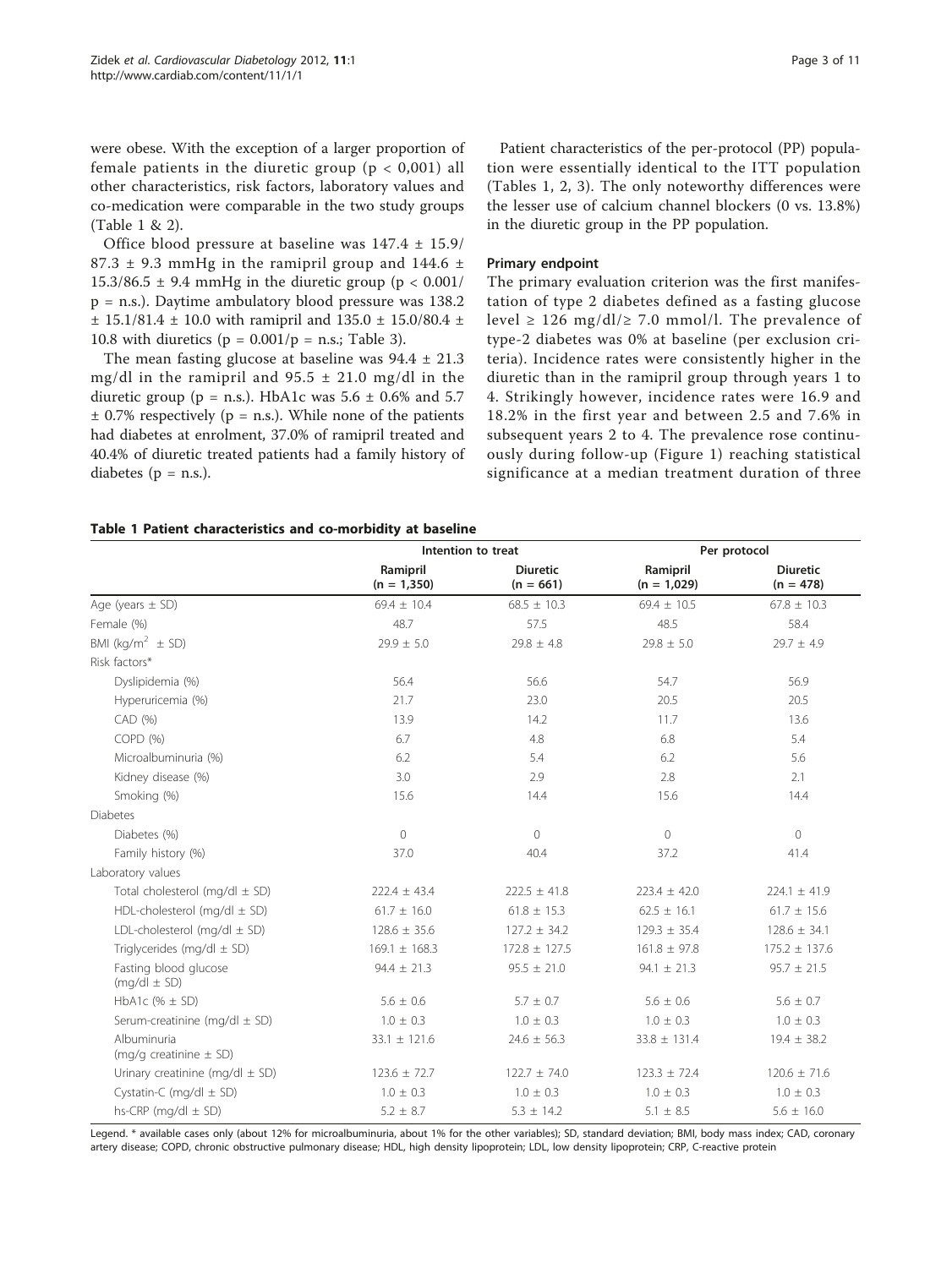|                        | Intention to treat        |                                | Per protocol              |                                |
|------------------------|---------------------------|--------------------------------|---------------------------|--------------------------------|
|                        | Ramipril<br>$(n = 1,350)$ | <b>Diuretic</b><br>$(n = 661)$ | Ramipril<br>$(n = 1,029)$ | <b>Diuretic</b><br>$(n = 478)$ |
| Antihypertensive drugs |                           |                                |                           |                                |
| Ramipril (%)           | 76.2                      | $\mathbf{0}$                   | 100.0                     | $\mathbf{0}$                   |
| $CCB$ $(%)$            | 17.3                      | 13.8                           | 15.3                      | $\mathbf{0}$                   |
| Diuretic (%)           | $\circ$                   | 72.3                           | $\Omega$                  | 100.0                          |
| Betablocker (%)        | 0.3                       | 0                              | 0                         | $\circ$                        |
| Central acting AH (%)  | 3.3                       | 2.0                            | 2.9                       | 1.7                            |
| Alphablockers (%)      | 1.9                       | 1.4                            | 1.9                       | 0.8                            |
| Co-Medication          |                           |                                |                           |                                |
| Statins (%)            | 19.3                      | 17.7                           | 17.7                      | 16.7                           |
| Anticoagulants (%)     | 3.2                       | 5.4                            | 2.8                       | 5.0                            |
| Thienopyridines (%)    | 2.0                       | 1.4                            | 1.7                       | 1.5                            |
| Aspirin (%)            | 21.7                      | 20.4                           | 20.5                      | 18.4                           |

#### <span id="page-3-0"></span>Table 2 Antihypertensive treatment and co-medication at baseline

Legend. CCB, calcium channel blocker; AH, antihypertensives

years (24.3% versus 29.0%,  $\Delta$  4.7%; p < 0.05). The difference at 4 years was largely preserved  $(Δ 3.5%), but$ became non-significant.

#### Secondary blood pressure - related endpoints

Ramipril and diuretic based antihypertensive treatments were about equally effective in lowering blood pressure (Figure [2\)](#page-4-0) using office blood pressure measurement. At a mean baseline blood pressure of 147.2 ± 15.7/87.4 ± 9.1 mmHg in the ramipril and  $144.6 \pm 15.3/86.9 \pm 9.4$ mmHg in the diuretic group (Table 3) blood pressure was reduced by  $14.7 \pm 18.0/8.5 \pm 8.2$  mmHg and  $12.7 \pm 18.0/8.5 \pm 8.2$ 18.1/7.0  $\pm$  8.3 mmHg at the 4 year follow-up (p < 0.001 vs. baseline; p = n.s. between groups).

79.8% of patients in the ramipril and 77.0% of patients in the diuretic group achieved a target blood pressure of < 140/90 mmHg at the 4 year follow-up. In 38.6% and 39.7% of patients respectively blood pressure was below

#### Table 3 Blood pressure at baseline

130/80 mmHg. The median time to reach a target BP of  $130/80$  mmHg was 3 months in either group ( $p = n.s.$ ).

#### Secondary glucose - related endpoints

Laboratory assessments were performed every year. No data were available on the initiation of antidiabetic medication during follow-up.

Fasting glucose levels at baseline were about equal in both groups (94.1 mg/dl in the ramipril group, 95.7 mg/dl in the diuretic group;  $p = n.s$ .). Values remained rather stable over the 4 year observational period; both within group comparisons showed a trend towards slightly lower values after year 4 in the ramipril group but were not significant (Figure [3,](#page-4-0) upper panel).

HbA1c values at baseline were  $5.6 \pm 0.6$  in the ramipril and  $5.6 \pm 0.7$  in the diuretic group (p = n.s.) and remained virtually similar between groups throughout the 4 year observation. There was however a gradual

|                              | Intention to treat |                  | Per protocol     |                  |
|------------------------------|--------------------|------------------|------------------|------------------|
|                              | Ramipril           | <b>Diuretic</b>  | Ramipril         | <b>Diuretic</b>  |
| Office blood pressure        |                    |                  |                  |                  |
| RR systolic (mmHg $\pm$ SD)  | $147.4 \pm 15.9$   | $144.6 \pm 15.3$ | $147.2 + 15.7$   | $144.6 \pm 15.3$ |
| RR diastolic (mmHg $\pm$ SD) | $87.3 \pm 9.3$     | $86.5 \pm 9.4$   | $87.4 \pm 9.1$   | $86.9 \pm 9.4$   |
| HR (bpm $\pm$ SD)            | $73.9 + 9.4$       | $73.0 + 9.8$     | $74.3 + 9.2$     | $73.5 + 9.8$     |
| Daytime ABPM                 |                    |                  |                  |                  |
| RR systolic (mmHg $\pm$ SD)  | $138.2 \pm 15.1$   | $135.0 \pm 15.0$ | $138.7 + 15.3$   | $134.7 \pm 14.5$ |
| RR diastolic (mmHg $\pm$ SD) | $81.4 \pm 10.0$    | $80.4 + 10.8$    | $81.4 \pm 10.0$  | $80.3 \pm 10.4$  |
| HR (bpm $\pm$ SD)            | $76.3 \pm 10.5$    | $73.6 \pm 11.3$  | $76.4 \pm 10.4$  | $73.5 \pm 11.5$  |
| Nighttime ABPM               |                    |                  |                  |                  |
| RR systolic (mmHg $\pm$ SD)  | $126.7 \pm 17.2$   | $122.4 \pm 17.9$ | $126.6 \pm 17.3$ | $122.4 \pm 17.9$ |
| RR diastolic (mmHg $\pm$ SD) | $72.4 \pm 11.2$    | $70.2 \pm 11.1$  | $72.1 \pm 11.2$  | $70.0 \pm 10.7$  |
| HR (bpm $\pm$ SD)            | $67.3 \pm 9.8$     | $66.1 \pm 9.9$   | $67.2 + 9.5$     | $65.9 \pm 9.9$   |

Legend. RR, Riva Rocchi (blood pressure); HR, heart rate; SD, standard deviation; ABPM, ambulatory blood pressure monitoring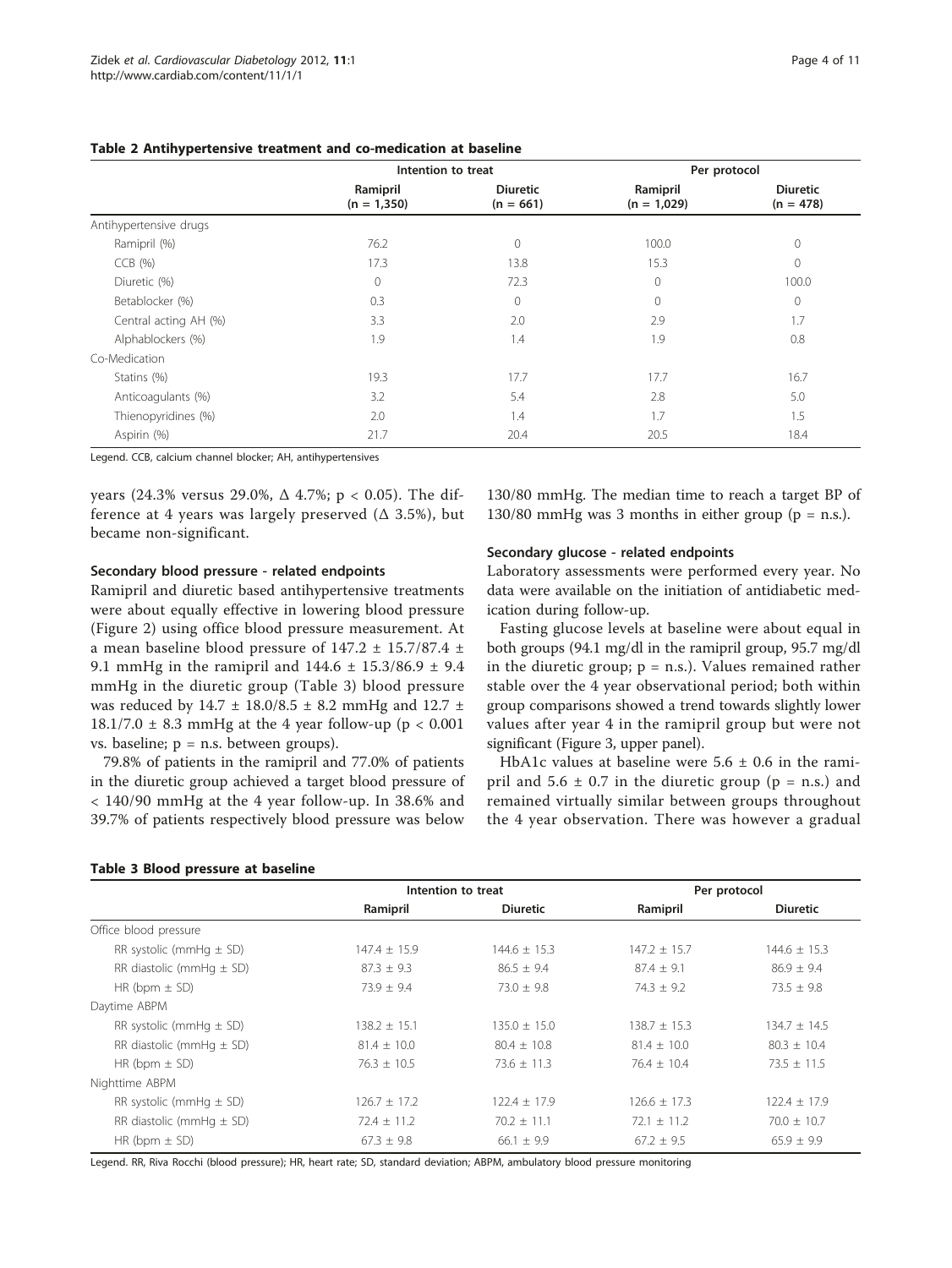<span id="page-4-0"></span>

deterioration in 0.1% steps per year, resulting in an HbA1c of  $6.0 \pm 0.7\%$  in both groups at 4 years (Figure 3, lower panel). 34.9% of patients had an increase of > 10% of the HbA1c in the ramipril and 34.8% in the diuretic based group at year 4. On the contrary 7.2% of patients had a decrease of > 10% of the HbA1c in the ramipril and 6.2% in the diuretic based group at year 4. This mostly related to patients with a high HbA1c at baseline.

#### Microalbuminuria

Albuminuria levels at baseline were higher in the ramipril group compared to the diuretic group  $(33.8 \pm 131.4)$ vs.19.4  $\pm$  38.2 mg/dl; p < 0.01). After 4 years follow up albuminuria was slightly reduced in the ramipril group vs.19.4  $\pm$  38.2 mg/dl; p < 0.01). After 4 years follow up





 $(23.6 \pm 67.0 \text{ mg/d}!)$ ; p < 0.05 vs. baseline; -30%), while it was increased in the diuretic group  $(44.3 \pm 255.4 \text{ mg/d}!)$ p < 0.01 vs. baseline; +128%).

# Further secondary outcomes and adverse events

The difference in total mortality (2.0% with ramipril vs. 2.9% with diuretics) as well as differences in major cardiovascular events (3.7% with ramipril vs. 5.0% with diuretics) including first manifestation of symptomatic coronary heart disease, peripheral arterial occlusive disease and cerebrovascular events was similar in both treatment groups ( $p = n.s$ .), while showing a trend for lower rates in the ramipril group. In a post hoc Kaplan-Meier analysis grouping both mortality and cardiovascular events, the difference between the ramipril and the diuretic treated group became significant in favour of ramipril ( $p = 0.033$ ) (Figure [4](#page-5-0)).

Serious adverse events (12.4 vs. 15.3%;  $p = 0.05$ ) were more frequent in the diuretic based treatment group (all adverse events 25.6 vs. 26.6%;  $p = n.s.$ ). The most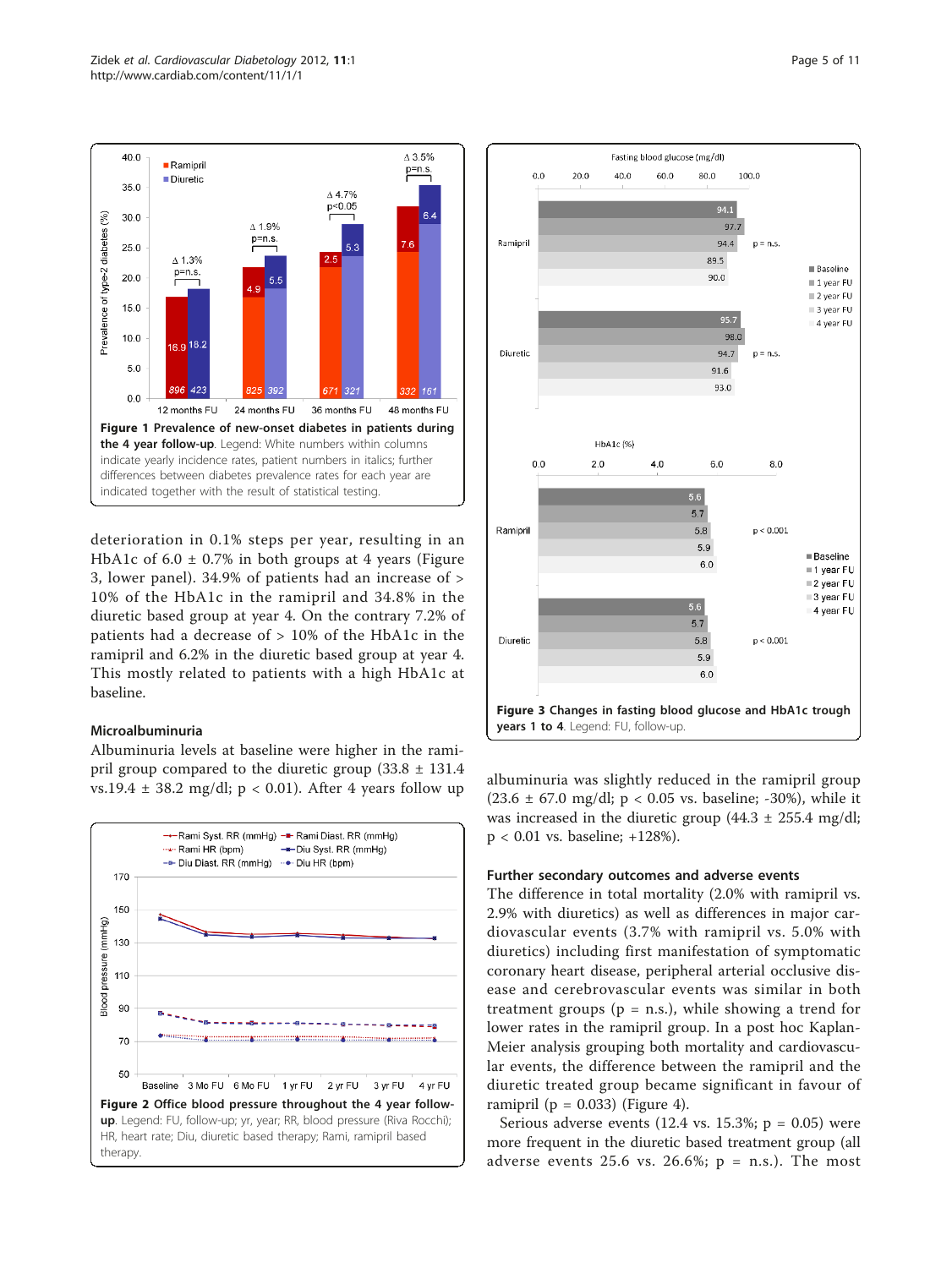<span id="page-5-0"></span>

frequent classification as per MedDRA system organ class (Table 4) for serious adverse events were cardiac disorders  $(24.4 \text{ vs. } 25.7\%; \text{ p = n.s.})$  followed by neoplasms (18.5 vs. 14.9%;  $p = n.s$ .), general disorders and administration site conditions (19.6 vs. 25.7%;  $p = n.s$ .) and nervous system disorders  $(14.9 \text{ vs. } 28.7\%; p < 0.05)$ .

#### **Discussion**

Consistent with earlier studies [[1,](#page-8-0)[24,25](#page-9-0)] we found a significant amount of patients developing overt diabetes within the 4 year study period. We also confirmed a significantly higher rate of new onset diabetes with a diuretic based antihypertensive treatment approach compared to ramipril based therapy at the three year follow-up. This finding was reflected by a continuous increase in HbA1c over the 4 years study period. Although our results are somewhat limited by the loss of significance for differences at 4 years, we are essentially able to confirm for a real-world setting the results of previous randomized, controlled trials, in which a reduction of newonset diabetes was reported for renin angiotensin blocking based treatment strategies in comparison to diuretics and/or betablockers in pre-diabetic, hypertensive or cardiovascular risk patients.

#### New onset diabetes in perspective

The results of ADaPT are in principal agreement with prior randomized trials using ACE inhibitors or angiotensin receptor blockers (Table [5\)](#page-6-0). These have been summarized in several meta-analyses [[8](#page-8-0)[,24](#page-9-0)-[29](#page-9-0)] of which the one by Al-Mallah [[24](#page-9-0)] is the most comprehensive and the one by Tocci [[25\]](#page-9-0) the most recent which also included the NAVIGATOR trial [\[17](#page-9-0)]. The results of both meta-analyses were virtually identical although Al-Mallah also included results of trials with active comparators (diuretics, betablocker, calcium channel blockers) while Tocci only considered placebo controlled trials. Al-Mallah reported a relative risk of 0.78 (95%CI 0.70-0.88) for the development of diabetes with ACE inhibitors and a relative risk of 0.8 (95%CI 0.75-0.86) for angiotensin receptor blockers versus non-RAS based treatments [\[24](#page-9-0)].

Table 4 Number of patients with adverse event (AE) or serious adverse event (SAE) during survey

|                                                                                                         |      | Ramipril ( $n = 1,350$ ) | Diuretic ( $n = 661$ ) |                 |
|---------------------------------------------------------------------------------------------------------|------|--------------------------|------------------------|-----------------|
| Type of adverse event                                                                                   | n    | %                        | n                      | %               |
| No AE                                                                                                   | 962  | 71.3                     | 463                    | 70.0            |
| Any AE                                                                                                  | 388  | 28.7                     | 198                    | 30.0            |
| Serious AE                                                                                              | 168  | 12.4                     | 101                    | 15.3            |
| Not serious                                                                                             | 345  | 25.6                     | 176                    | 26.6            |
| MedDRA <sup>®</sup> primary System Organ Classes (SOC) V. 11.1 - (Serious) Adverse Events, n = 2011 (%) |      | Ramipril                 |                        | <b>Diuretic</b> |
|                                                                                                         | AE   | <b>SAE</b>               | AE                     | <b>SAE</b>      |
| Musculosceletal and connective tissue disorders                                                         | 6.52 | 0.74                     | 11.95                  | 0.61            |
| Infections and infestations                                                                             | 6.22 | 0.37                     | 9.98                   | 0.45            |
| Metabolism and nutrition disorders                                                                      | 5.78 | 0.22                     | 8.02                   | 1.06            |
| Respiratory, thoracic and mediastinal disorders                                                         | 5.93 | 0.22                     | 3.03                   | 0.45            |
| Nervous system disorders                                                                                | 3.41 | 1.70                     | 6.66                   | 3.78            |
| Gastrointestinal disorders                                                                              | 3.48 | 1.04                     | 4.24                   | 1.36            |
| Cardiac disorders                                                                                       | 3.04 | 2.74                     | 4.54                   | 3.18            |
| Vascular disorders                                                                                      | 3.26 | 1.48                     | 2.57                   | 1.36            |
| General disorders and administration site conditions                                                    | 2.07 | 1.93                     | 3.48                   | 3.03            |
| Injury, poisoning and procedural complications                                                          | 2.22 | 1.04                     | 3.18                   | 1.36            |
| Surgical and medical procedures                                                                         | 2.00 | 0.89                     | 2.87                   | 1.51            |
| Neoplasms benign, malignant and unspecified (incl cysts and polyps)                                     | 1.93 | 2.22                     | 2.12                   | 2.12            |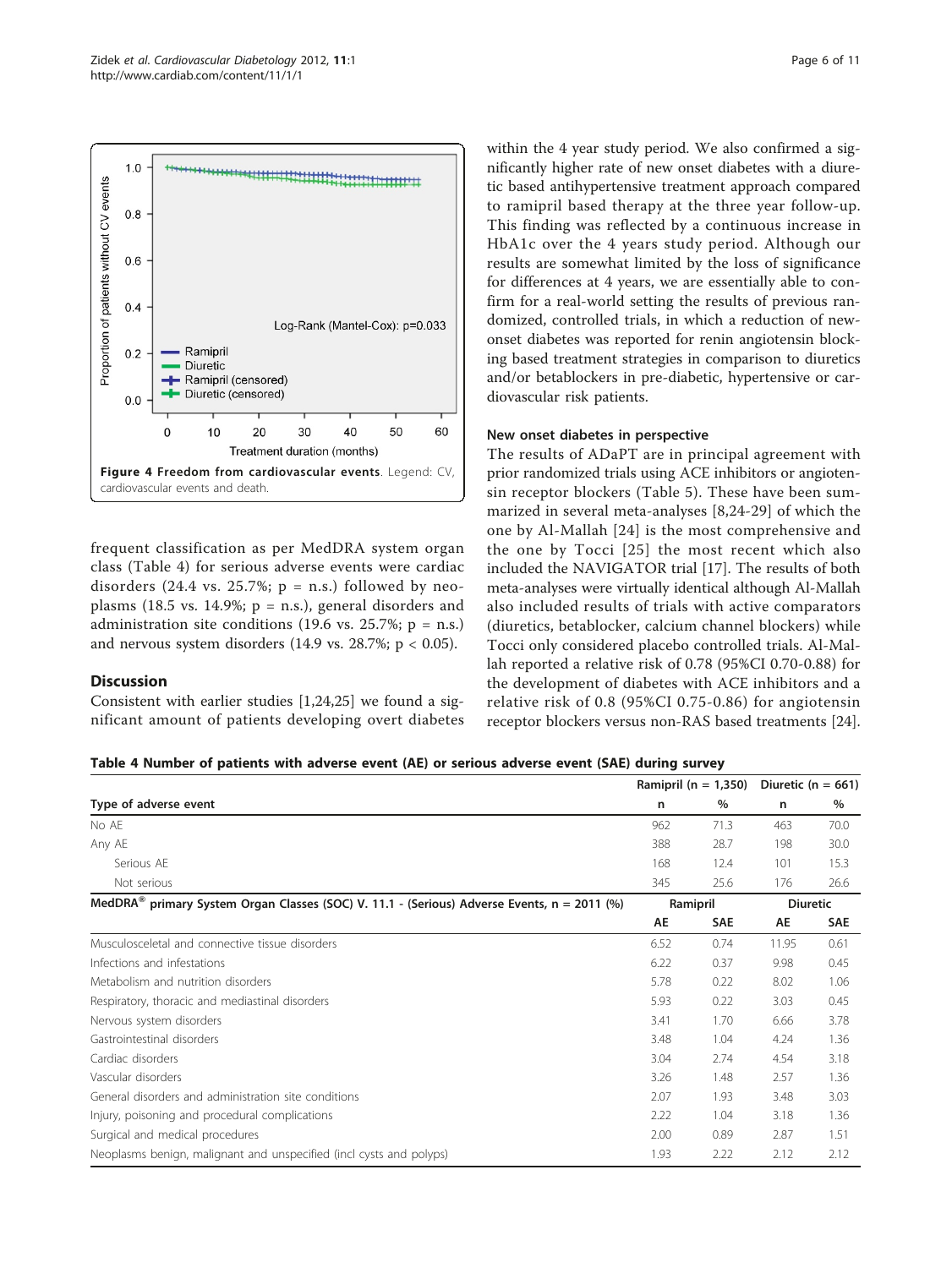|                     | RAS blocking agent       | Control                    | Number of patients | Follow-up | RR (95%CI)             |
|---------------------|--------------------------|----------------------------|--------------------|-----------|------------------------|
| <b>SOLVD [36]</b>   | Enalapril                | Placebo                    | 4,228              | 3.4       | $0.26$ $(0.13 - 0.53)$ |
| <b>AASK [30]</b>    | Ramipril                 | Betablocker/<br>Amlodipine | 1,094              | 4.1       | $0.64$ $(0.45 - 0.90)$ |
| <b>HOPE</b> [31]    | Ramipril                 | Placebo                    | 9,297              | 5         | $0.67$ $(0.52 - 0.85)$ |
| ANBP2 [37,38]       | Enalapril                | Diuretic                   | 6,083              | 4.1       | $0.70(0.56 - 0.86)$    |
| ALLHAT [39]         | Lisinopril               | Chlorthalidone/Amlodipine  | 33,357             | 4.9       | $0.75(0.59-0.94)$      |
| IMAGINE [40]        | Quinapril                | Placebo                    | 2,553              | 2.95      | $0.79(0.48-1.29)$      |
| ADaPT [22]          | Ramipril                 | Betablockers/<br>Diuretic  | 2,011              | 3         | $0.83$ $(0.65 - 0.80)$ |
| PEACE [41]          | Trandolapril             | Placebo                    | 8,290              | 4.8       | $0.85(0.74 - 0.97)$    |
| <b>CAPPP</b> [42]   | Captopril                | Betablockers/<br>Diuretic  | 10,985             | 6.1       | $0.89(0.78-1.03)$      |
| <b>DREAM [1,32]</b> | Ramipril                 | Placebo                    | 5,269              | 3         | $0.93(0.82 - 1.04)$    |
| STOP-2 [43]         | Enalapril/<br>Lisinopril | Betablockers/<br>Diuretic  | 6,614              | 5         | $0.95(0.72 - 1.26)$    |
| ALPINE [44]         | Candesartan              | <b>HCTZ</b>                | 392                |           | $0.13(0.02 - 0.99)$    |
| CASE-J [45]         | Candesartan              | Amlodipine                 | 4,703              | 3.2       | $0.65(0.44 - 0.98)$    |
| LIFE [46]           | Losartan                 | Atenolol                   | 9,193              | 4.8       | $0.75(0.64 - 0.88)$    |
| CHARM [47]          | Candesartan              | Placebo                    | 7,599              | 3.2       | $0.81$ $(0.66 - 0.99)$ |
| SCOPE [48]          | Candesartan              | Placebo                    | 4,937              | 3.7       | $0.81$ $(0.62 - 1.06)$ |
| VALUE [16]          | Valsartan                | Amlodipine                 | 15,245             | 4.2       | $0.81$ $(0.74 - 0.89)$ |
| PRoFESS [49]        | Telmisartan              | Placebo                    | 20,332             | 2.5       | $0.83$ $(0.65 - 1.04)$ |
| TRANSCEND [50]      | Telmisartan              | Placebo                    | 5,926              | 4.6       | $0.86$ $(0.72 - 1.02)$ |
| NAVIGATOR [17]      | Valsartan                | Placeno                    | 9,306              | 5         | $0.86$ $(0.80 - 0.92)$ |

<span id="page-6-0"></span>Table 5 Results in perspective (adapted from [[24\]](#page-9-0))

Legend. RR, relative risk; HCTZ, hydrochlorothiazide

In the analysis by Tocci both ACE inhibitors (OR 0.8; 95%CI 0.7-1.0) and ARBs (OR 0.8; 95%CI 0.8-0.9) reduced new-onset diabetes as compared to placebo [\[25](#page-9-0)]. These results are in agreement with the finding of an OR of 0.83 seen in ADaPT.

There are two noteworthy findings in ADaPT that call for an appreciation. First the incidence rate for diabetes was about 3 times higher in the first year (17.3%) as compared to subsequent years (5.1% second, 3.4% third and 7.2% in the fourth year). This is in contrast with results of NAVIGATOR where incidence rates were about 9% each year and was not different across years 1 to 5 [[17](#page-9-0)]. Further incidence rates were also low in the first year of DREAM and were progressively increasing through subsequent years [\[1](#page-8-0)]. Therefore the increased incidence rate in ADaPT during the first year is most likely artificial, possibly triggered by a closer surveillance of patients entering the observation. Another explanation might be the employed pre-selection of high risk patients by the PreDisc-Score in ADaPT. This might have distorted the natural time course of diabetes onset. Actually the overall diabetes incidence rate over 4 years was quite similar in ADaPT and NAVIGATOR/DREAM [[1](#page-8-0),[17](#page-9-0)]. Second, while 3 year results were promising with respect to differences in incidence rates between ramipril and the diuretic group (24.4 vs. 29.5%, Δ 4.7%; p < 0.05), 4 year results

were nominally but not statistically different (31.9 vs. 35.4%,  $\Delta$  3.5%; p = n.s.). This can be interpreted in two different directions: 1) The difference found at a median treatment duration of 3 years is "by chance" and the nonsignificant difference at months 12, 24 and 48 reflects the true effect of ramipril vs. diuretic based treatment on the incidence of diabetes. This is somewhat in line with the finding of a non-significant difference in fasting blood glucose levels in either group and the virtually identical trend for HbA1c which increased in parallel over time (p < 0.001). 2) On the contrary the 3 year result may also reflect the true effect of ramipril vs. diuretic based treatment. This is notion is supported by the nominally but statistically not different rate at year  $4$  ( $\Delta$  3.5%), which might be due the loss of 57.7% patients between year 3 and 4 which will limit the statistical power of this comparison. Further this interpretation is in line with the aforementioned meta-analyses [[24](#page-9-0),[25](#page-9-0)] and 2 out of 3 trials reporting the effects of ramipril [[1,](#page-8-0)[30-32\]](#page-9-0). However, overall our study is small compared to other trials having reported outcomes with new-onset diabetes as an endpoint questioning that statistical power at year 4 is sufficient to actually capture differences between treatments.

The possibility for physicians in this real world trial to add a calcium channel blockers to the ramipril group and a betablocker to the diuretic group may be perceived to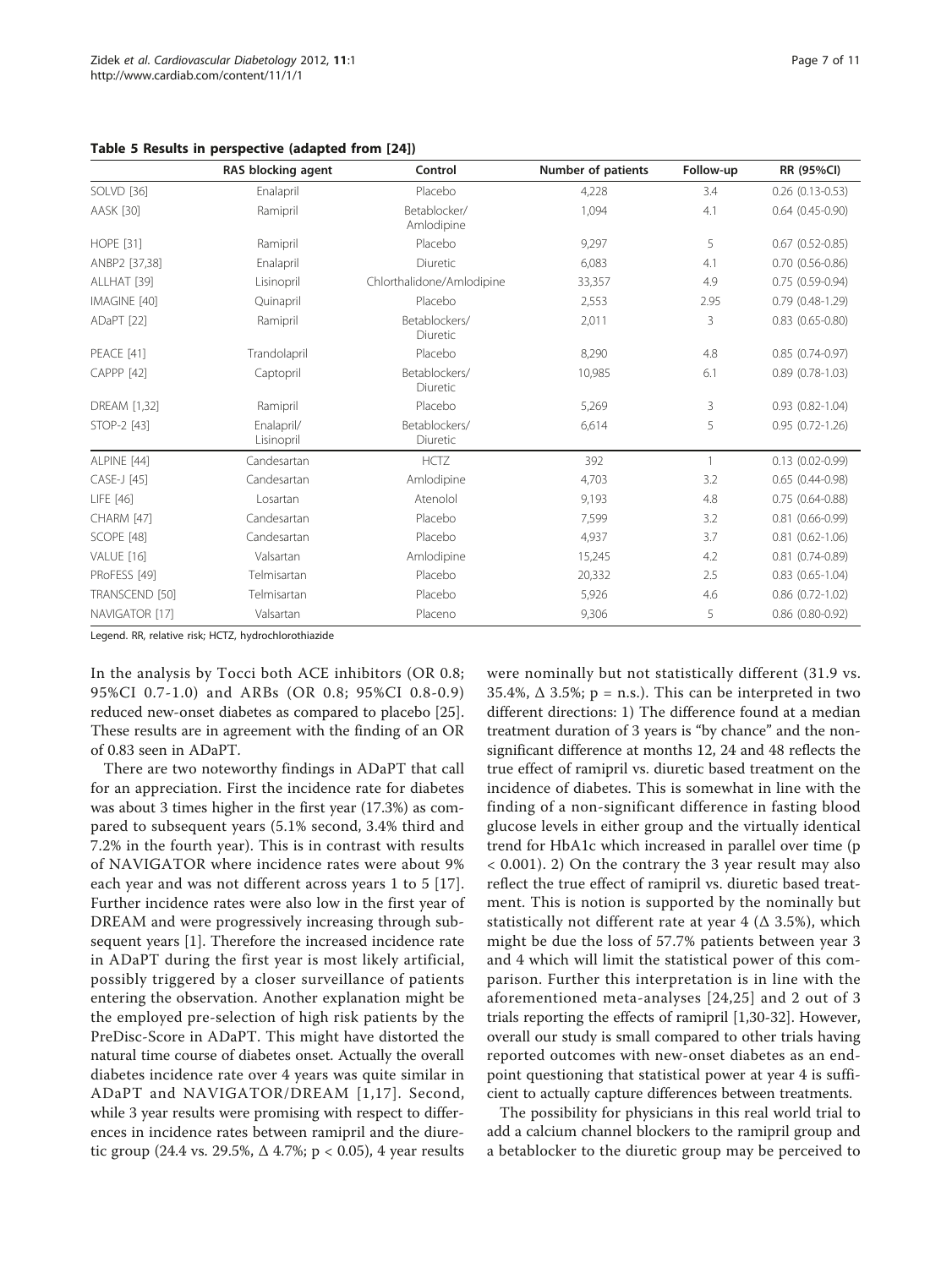confound the principal comparison of this investigation and limit its interpretation. This is because betablockers have been demonstrated to adversely affect glucose control and calcium channel blockers, which were neutral with respect to the development of diabetes in a large network meta-analysis published by Elliott [[8\]](#page-8-0) and supplemented by Lam [[9\]](#page-8-0), have been reported to have a potentially beneficial effect on glucose tolerance and insulin sensitivity. Evidence was provided by a recent study in 17 non-diabetic patients with essential hypertension, where the third-generation calcium channel blocker azelnidipine proved to be more beneficial than second generation amlodipine [\[33\]](#page-9-0). While these results are of potential relevance for the interpretation of our findings, they may not fully apply: Only 15.3% of those receiving ramipril had a calcium channel blocker (mostly the second generation felodipine) added to their treatment. Moreover no patient in the diuretic group actually received an additional betablocker. On the other hand our findings may enforce the notion that a combination of an ACE inhibitor with a calcium channel blocker is actually beneficial with respect to the development of diabetes and diabetic complications as has been recently suggested by a trial comparing the combination of the third generation manidipine and delapril with delapril monotherapy or placebo [\[34](#page-9-0)]. In this trial, including exclusively hypertensive type-2 diabetic patients, combination treatment was able to ameliorate diabetic complications better than placebo (major cardiovascular events HR 0.17; 95%CI 0.04-0.78).

Based on these considerations we are convinced that the effects of ramipril over a diuretic based antihypertensive treatment can also be observed in clinical practice. As pointed out by Al-Mallah the number of patients to prevent one case of new onset diabetes (50-100) is too small to justify their use for simple prevention [[24\]](#page-9-0). However, the use of these medications to treat hypertensive and CHF patients at risk for diabetes can be recommended. Because angiotensin receptor recently went off-patent there is no future need to justify their use based on costeffectiveness considerations.

# Cardiovascular events and death

Any cardiovascular events were reduced with ramipril vs. diuretic based treatment in our study ( $p = 0.033$ ). However, these results have to be considered with caution since they were determined from cases announced to the trialists as adverse or serious adverse events and serious underreporting of adverse events has been documented for observational studies [[35](#page-9-0)]. Further a number of patients were lost to follow-up, introducing considerable uncertainty into these results. Further most of the other trials reporting incidence rates for diabetes failed to show a cardiovascular benefit. On the other hand the finding is in line with the most recent meta-analysis which included 11 trials and 84,363 patients which compared active treatment versus placebo [[25\]](#page-9-0). Tocci et al found that active treatment using ACE inhibitors or angiotensin receptor blockers significantly reduced cardiovascular mortality (OR 0.9; 95%CI 0.8-1.0; p < 0.01) and had a favorable impact on non-CV mortality (OR 0.7; 95%CI 0.9-1.0;  $p = 0.2$ ) as compared to placebo [[25](#page-9-0)]. The findings are further also in line with the results of HOPE comparing ramipril to placebo where treatment with ramipril reduced the rates of death from cardiovascular causes (relative risk 0.74; p < 0.001), myocardial infarction (RR 0.80; p < 0.001), stroke (RR 0.68; p < 0.001), death from any cause (RR 0.84;  $p = 0.005$ ), and complications related to diabetes  $(6.4 \text{ vs. } 7.6\%; \text{ RR } 0.84; \text{ p } = 0.03)$ [[31\]](#page-9-0). Interestingly there was also a reduced event rate in cardiovascular high risk patients (OR 0.8; 95%CI 0.7-0.9) observed in the meta-analysis by Tocci et al. [\[25\]](#page-9-0).

#### Pre-selection of high risk patients

Given that 50 to 100 patients have to be treated with RAS blocking agents to prevent one case of new onset diabetes [[24](#page-9-0)] might call for a pre-selection of patients. For this purpose the oral glucose tolerance test (OGTT) is useful but it is not convenient under daily practice conditions and the determination of fasting glucose or the HbA1c alone yields low sensitivity (62 and 58% respectively) [[21](#page-9-0)].

Therefore patients were selected for ADaPT based on the PreDisc-Score, that closely correlates to the outcome of an OGTT [[21](#page-9-0)]. The PreDisc-Score has a sensitivity, specificity and positive and/or negative predictive value in the range of 80% [\[21\]](#page-9-0). However, compared to the original Pre-DiSc score, we had to adapt the score based on practical experiences in the initiation phase of the study: first, HbA1c was to be measured in a central laboratory instead of the originally planned local determination due to wide variation in locally determined values. Second, the age criterion was reduced to 45 years or older in order to accelerate the inclusion rate.

The utility of the PreDisc-Score in the present has to be considered on the background of a number of variables. 1) Non-interventional studies such as ADaPT are prone to unknown bias because they are non-randomized and non-blinded. A possible result is a blurred estimate of the true effect which might underestimate differences between treatment groups. To cope with this the Pre-Disc-Score appears appropriate to select a patient population at high risk. 2) Despite the selection of high risk patients incidence rates within 4 years are not different from trials such as NAVIGATOR/DREAM [\[1](#page-8-0),[17\]](#page-9-0), which might question this concept. Actually the adaption of the score to allow patients between 45 and 55 to enter the observation was never prospectively tested and has to be regarded as a limitation.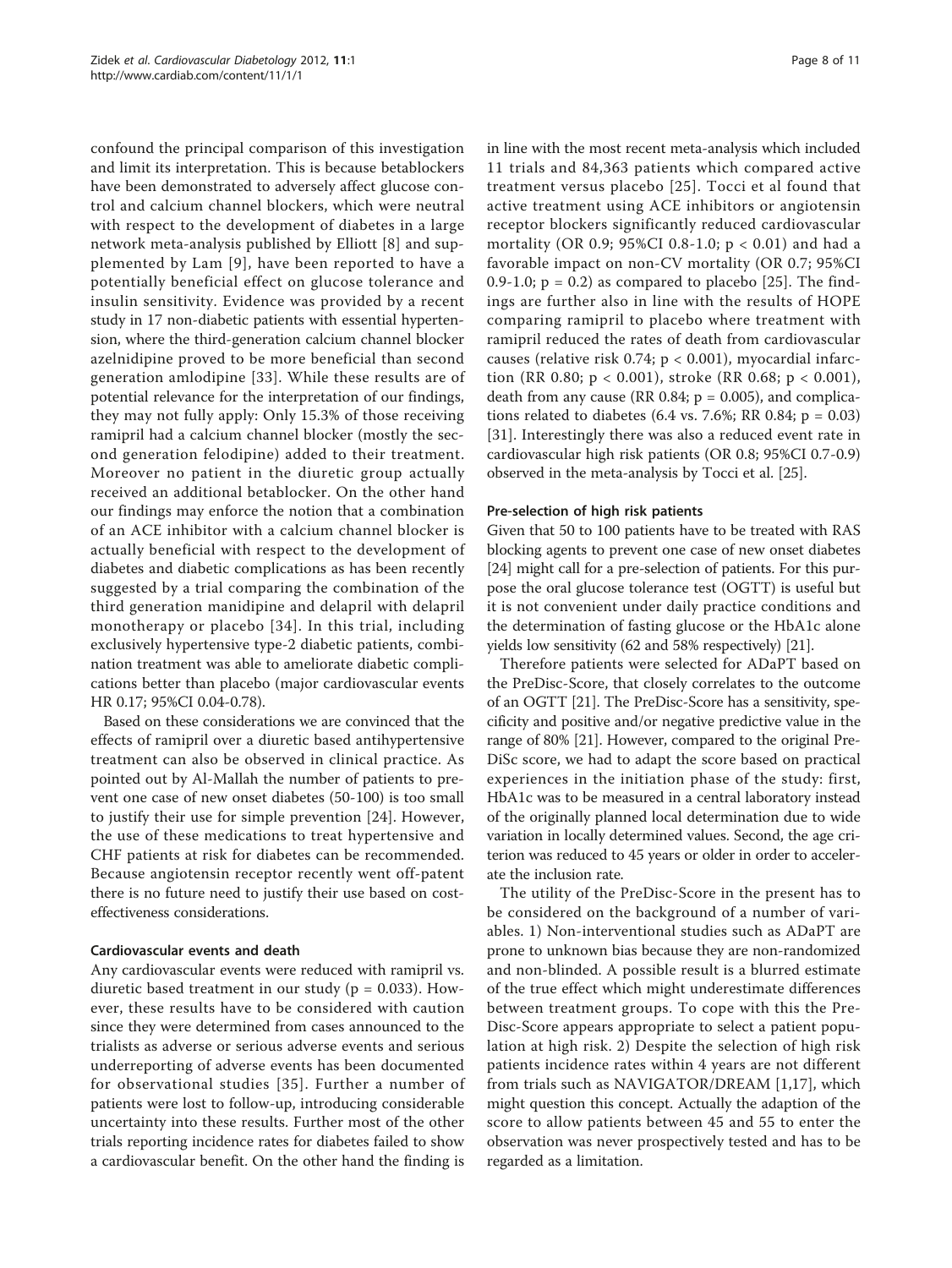#### <span id="page-8-0"></span>Limitations

Limitations of our study are mainly the observational, not randomized character, which doesn't prevent bias through unknown impacting parameter. Yet the study goal was to confirm in a large cohort reflecting daily medical practice the findings of large existing randomized clinical trials. The only noteworthy differences in the baseline characteristics of both treatment groups seem to be a slightly higher proportion of male patients (51.4 vs. 42.6%) and higher percentage of calcium channel blocker use in the ramipril group (18.6 vs. 15.3%). We do not know if this affected the outcome in any relevant perspective, but such minor differences can never completely be ruled out in observational registries. As mentioned before a noteworthy limitation for interpretation of the presented outcome data is the fact, that the cardiovascular event and mortality analysis was only based on the AE/SAE reporting.

# Conclusions

The present study documents a high incidence rate for type-2 diabetes during the course of a four year observational period. Our key finding is in line with the large prospective randomized studies such as ASCOT-BPLA, VALUE, DREAM and NAVIGATOR and meta-analyses, which reported a significantly reduced incidence of newonset diabetes with RAS based pharmacotherapy compared to diuretics, beta-blockers or placebo in pre-diabetic, hypertensive or cardiovascular risk patients. Patients at risk for the development of diabetes, who are identified with the PreDisc-Score should preferably be treated first line with ramipril rather than a diuretic or beta blocking agent for arterial hypertension.

#### Conflict of interests

WZ, JS, SL, SM, CH, JH, CZ and PB received consultancy fees, attended advisory boards and have held lectures for a number of pharmaceutical companies including Sanofi-Aventis. WDP declares to be and CZ to have been an employee of Sanofi-Aventis Germany. CDS has no conflict of interest to declare.

#### Acknowledgements

The ADaPT study is a project of the Germany Hypertension League. It is supported by an unrestricted educational grant by Sanofi-Aventis Germany, Berlin. Committee chair: Prof. Dr. W. Zidek, Berlin. Committee members: Prof. Dr. Schrader, Cloppenburg, Prof. Dr. Matthaei, Quakenbrück, Prof. Dr. Hasslacher, Heidelberg, Prof. Dr. Hoyer, Marburg, Prof. Dr. Paar, Berlin (without voting right).

#### Author details

<sup>1</sup>Medizinische Klinik IV, Charité - Universitätsmedizin Berlin, Campus Benjamin-Franklin, Berlin, Germany. <sup>2</sup>St. Josephs Hospital, Krankenhausstr. 13, 49661 Cloppenburg, Germany. <sup>3</sup>Diabetes Zentrum, Danziger Str. 2, 49610 Quakenbrück, Germany. <sup>4</sup>Abteilung für Innere Medizin, St. Josefskrankenhaus, Landhausstr. 25, 69115 Heidelberg, Germany. <sup>5</sup>Klinik für Innere Medizin, Nephrologie, Baldingerstr., 35033 Marburg, Germany. <sup>6</sup>Institut für

Pharmakologie und präventive Medizin, Menzelstrasse 21, 15831 Mahlow, Germany. <sup>7</sup>Tempestas - Institut für Medizinische Forschung, Krankenhausstr. 13, 49661 Cloppenburg, Germany. <sup>8</sup>Medizinische Abteilung, Sanofi-Aventis Deutschland, Potsdamer Str.8, 10785 Berlin, Germany.

#### Authors' contributions

All authors made substantial contributions to conception and design, or acquisition of data, or analysis and interpretation of data. CZ and PB have drafted the manuscript. The other authors revised the manuscript for important intellectual content and all authors granted final approval of the manuscript to be published.

#### Received: 23 December 2011 Accepted: 9 January 2012 Published: 9 January 2012

#### References

- 1. Bosch J, Yusuf S, Gerstein HC, Pogue J, Sheridan P, Dagenais G, Diaz R, Avezum A, Lanas F, Probstfield J, Fodor G, Holman RR: [Effect of ramipril on](http://www.ncbi.nlm.nih.gov/pubmed/16980380?dopt=Abstract) [the incidence of diabetes.](http://www.ncbi.nlm.nih.gov/pubmed/16980380?dopt=Abstract) N Engl J Med 2006, 355(15):1551-1562.
- 2. Moebus S, Hanisch JU, Aidelsburger P, Bramlage P, Wasem J, Jöckel K-H: [Impact of four different definitions used for assessment of the](http://www.ncbi.nlm.nih.gov/pubmed/17822558?dopt=Abstract) [prevalence of metabolic syndrome in a primary health care setting. The](http://www.ncbi.nlm.nih.gov/pubmed/17822558?dopt=Abstract) [German Metabolic and Cardiovascular Risk Project \(GEMCAS\).](http://www.ncbi.nlm.nih.gov/pubmed/17822558?dopt=Abstract) Cardiovasc Diabetol 2007, 6(1):22.
- 3. Lewington S, Clarke R, Qizilbash N, Peto R, Collins R: [Age-specific relevance](http://www.ncbi.nlm.nih.gov/pubmed/12493255?dopt=Abstract) [of usual blood pressure to vascular mortality: a meta-analysis of](http://www.ncbi.nlm.nih.gov/pubmed/12493255?dopt=Abstract) [individual data for one million adults in 61 prospective studies.](http://www.ncbi.nlm.nih.gov/pubmed/12493255?dopt=Abstract) Lancet 2002, 360(9349):1903-1913.
- 4. Lipscomb ER, Finch EA, Brizendine E, Saha CK, Hays LM, Ackermann RT: [Reduced 10-year risk of coronary heart disease in patients who](http://www.ncbi.nlm.nih.gov/pubmed/19106377?dopt=Abstract) [participated in a community-based diabetes prevention program: the](http://www.ncbi.nlm.nih.gov/pubmed/19106377?dopt=Abstract) [DEPLOY pilot study.](http://www.ncbi.nlm.nih.gov/pubmed/19106377?dopt=Abstract) Diabetes Care 2009, 32(3):394-396.
- 5. Pollare T, Lithell H, Berne C: [Insulin resistance is a characteristic feature of](http://www.ncbi.nlm.nih.gov/pubmed/2405235?dopt=Abstract) [primary hypertension independent of obesity.](http://www.ncbi.nlm.nih.gov/pubmed/2405235?dopt=Abstract) Metabolism 1990, 39(2):167-174.
- 6. Economic costs of diabetes in the U.S. In 2007. Diabetes Care 2008, 31(3):596-615.
- 7. Verdecchia P, Reboldi G, Angeli F, Borgioni C, Gattobigio R, Filippucci L, Norgiolini S, Bracco C, Porcellati C: [Adverse prognostic significance of new](http://www.ncbi.nlm.nih.gov/pubmed/15037557?dopt=Abstract) [diabetes in treated hypertensive subjects.](http://www.ncbi.nlm.nih.gov/pubmed/15037557?dopt=Abstract) Hypertension 2004, 43(5):963-969.
- 8. Elliott WJ, Meyer PM: [Incident diabetes in clinical trials of](http://www.ncbi.nlm.nih.gov/pubmed/17240286?dopt=Abstract) [antihypertensive drugs: a network meta-analysis.](http://www.ncbi.nlm.nih.gov/pubmed/17240286?dopt=Abstract) Lancet 2007, 369(9557):201-207.
- 9. Lam SK, Owen A: [Incident diabetes in clinical trials of antihypertensive](http://www.ncbi.nlm.nih.gov/pubmed/17482973?dopt=Abstract) [drugs.](http://www.ncbi.nlm.nih.gov/pubmed/17482973?dopt=Abstract) Lancet 2007, 369(9572):1513-1514, author reply 1514-1515.
- 10. Kjeldsen SE, Julius S, Mancia G, McInnes GT, Hua T, Weber MA, Coca A, Ekman S, Girerd X, Jamerson K, Larochelle P, MacDonald TM, Schmieder RE, Schork MA, Stolt P, Viskoper R, Widimsky J, Zanchetti A: [Effects of valsartan](http://www.ncbi.nlm.nih.gov/pubmed/16794491?dopt=Abstract) [compared to amlodipine on preventing type 2 diabetes in high-risk](http://www.ncbi.nlm.nih.gov/pubmed/16794491?dopt=Abstract) [hypertensive patients: the VALUE trial.](http://www.ncbi.nlm.nih.gov/pubmed/16794491?dopt=Abstract) J Hypertens 2006, 24(7):1405-1412.
- 11. Yusuf S, Gerstein H, Hoogwerf B, Pogue J, Bosch J, Wolffenbuttel BH, Zinman B: [Ramipril and the development of diabetes.](http://www.ncbi.nlm.nih.gov/pubmed/11597291?dopt=Abstract) JAMA 2001, 286(15):1882-1885.
- 12. Yusuf S, Ostergren JB, Gerstein HC, Pfeffer MA, Swedberg K, Granger CB, Olofsson B, Probstfield J, McMurray JV: [Effects of candesartan on the](http://www.ncbi.nlm.nih.gov/pubmed/15983242?dopt=Abstract) [development of a new diagnosis of diabetes mellitus in patients with](http://www.ncbi.nlm.nih.gov/pubmed/15983242?dopt=Abstract) [heart failure.](http://www.ncbi.nlm.nih.gov/pubmed/15983242?dopt=Abstract) Circulation 2005, 112(1):48-53.
- 13. Califf RM, Boolell M, Haffner SM, Bethel MA, McMurray J, Duggal A, Holman RR: [Prevention of diabetes and cardiovascular disease in](http://www.ncbi.nlm.nih.gov/pubmed/18946890?dopt=Abstract) [patients with impaired glucose tolerance: rationale and design of the](http://www.ncbi.nlm.nih.gov/pubmed/18946890?dopt=Abstract) [Nateglinide And Valsartan in Impaired Glucose Tolerance Outcomes](http://www.ncbi.nlm.nih.gov/pubmed/18946890?dopt=Abstract) [Research \(NAVIGATOR\) Trial.](http://www.ncbi.nlm.nih.gov/pubmed/18946890?dopt=Abstract) Am Heart J 2008, 156(4):623-632.
- 14. Dahlof B, Sever PS, Poulter NR, Wedel H, Beevers DG, Caulfield M, Collins R, Kjeldsen SE, Kristinsson A, McInnes GT, Mehlsen J, Nieminen M, O'Brien E, Ostergren J: [Prevention of cardiovascular events with an](http://www.ncbi.nlm.nih.gov/pubmed/16154016?dopt=Abstract) [antihypertensive regimen of amlodipine adding perindopril as required](http://www.ncbi.nlm.nih.gov/pubmed/16154016?dopt=Abstract) [versus atenolol adding bendroflumethiazide as required, in the Anglo-](http://www.ncbi.nlm.nih.gov/pubmed/16154016?dopt=Abstract)[Scandinavian Cardiac Outcomes Trial-Blood Pressure Lowering Arm](http://www.ncbi.nlm.nih.gov/pubmed/16154016?dopt=Abstract) [\(ASCOT-BPLA\): a multicentre randomised controlled trial.](http://www.ncbi.nlm.nih.gov/pubmed/16154016?dopt=Abstract) Lancet 2005, 366(9489):895-906.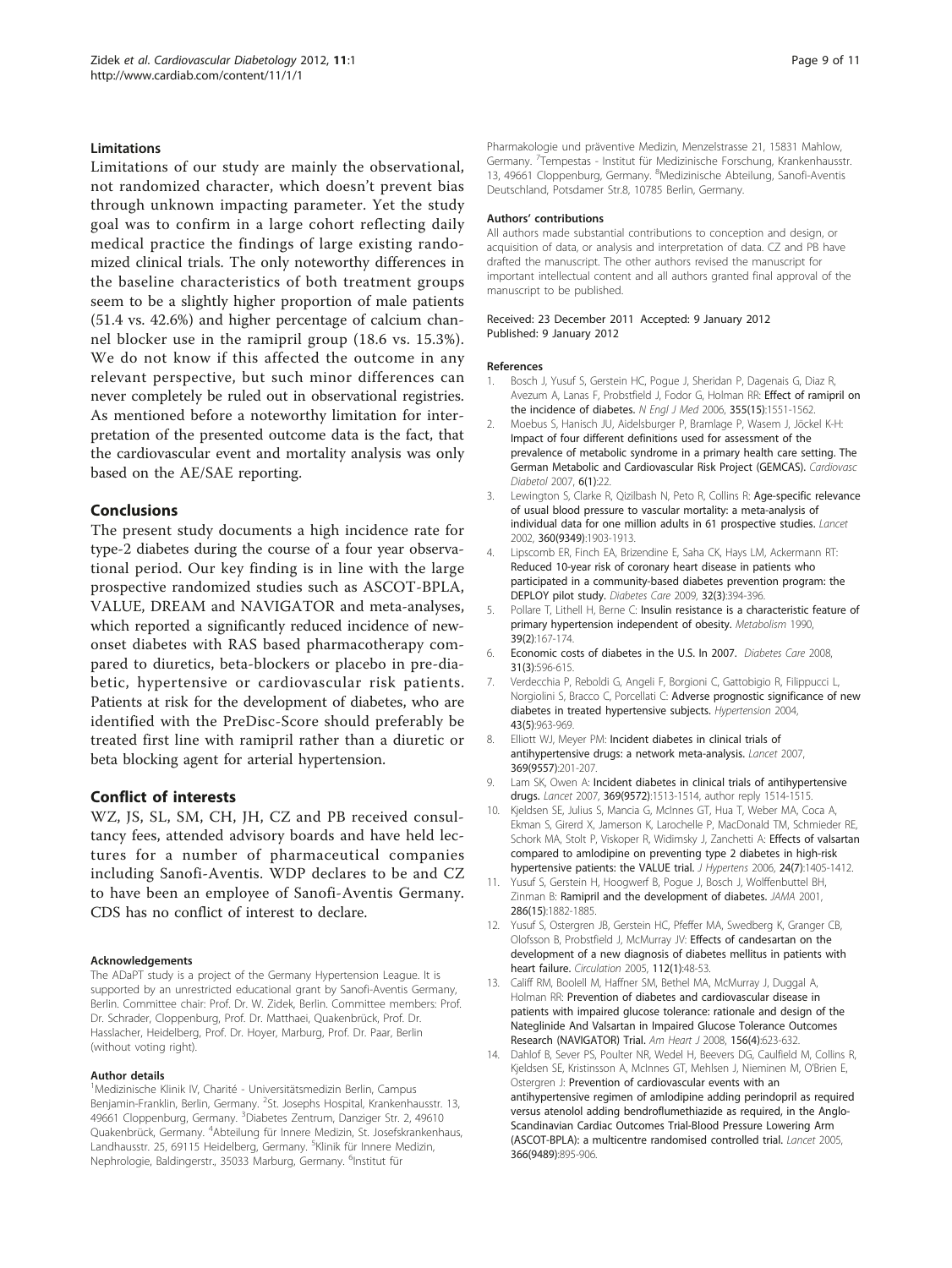- <span id="page-9-0"></span>15. Poulter NR, Wedel H, Dahlof B, Sever PS, Beevers DG, Caulfield M, Kjeldsen SE, Kristinsson A, McInnes GT, Mehlsen J, Nieminen M, O'Brien E, Ostergren J, Pocock S: [Role of blood pressure and other variables in the](http://www.ncbi.nlm.nih.gov/pubmed/16154017?dopt=Abstract) [differential cardiovascular event rates noted in the Anglo-Scandinavian](http://www.ncbi.nlm.nih.gov/pubmed/16154017?dopt=Abstract) [Cardiac Outcomes Trial-Blood Pressure Lowering Arm \(ASCOT-BPLA\).](http://www.ncbi.nlm.nih.gov/pubmed/16154017?dopt=Abstract) Lancet 2005, 366(9489):907-913.
- 16. Julius S, Kjeldsen SE, Weber M, Brunner HR, Ekman S, Hansson L, Hua T, Laragh J, McInnes GT, Mitchell L, Plat F, Schork A, Smith B, Zanchetti A: [Outcomes in hypertensive patients at high cardiovascular risk treated](http://www.ncbi.nlm.nih.gov/pubmed/15207952?dopt=Abstract) [with regimens based on valsartan or amlodipine: the VALUE](http://www.ncbi.nlm.nih.gov/pubmed/15207952?dopt=Abstract) [randomised trial.](http://www.ncbi.nlm.nih.gov/pubmed/15207952?dopt=Abstract) Lancet 2004, 363(9426):2022-2031.
- 17. McMurray , et al: [Effect of valsartan on the incidence of diabetes and](http://www.ncbi.nlm.nih.gov/pubmed/20228403?dopt=Abstract) [cardiovascular events.](http://www.ncbi.nlm.nih.gov/pubmed/20228403?dopt=Abstract) N Engl J Med 2010, 362(16):1477-1490.
- 18. Dusing R, Lehnert H: [Diabetogenic effect of antihypertensive treatment:](http://www.ncbi.nlm.nih.gov/pubmed/14767003?dopt=Abstract) [primum nil nocere.](http://www.ncbi.nlm.nih.gov/pubmed/14767003?dopt=Abstract) Nephrol Dial Transplant 2004, 19(3):531-534.
- 19. Frohlich ED: [Treating hypertension what are we to believe?](http://www.ncbi.nlm.nih.gov/pubmed/12584373?dopt=Abstract) N Engl J Med 2003, 348(7):639-641.
- 20. Whelton PK, Barzilay J, Cushman WC, Davis BR, Iiamathi E, Kostis JB, Leenen FHH, Louis GT, Margolis KL, Mathis DE, Moloo J, Nwachuku C, Panebianco D, Parish DC, Pressel S, Simmons DL, Thadani U, for the ACRG: [Clinical Outcomes in Antihypertensive Treatment of Type 2 Diabetes,](http://www.ncbi.nlm.nih.gov/pubmed/15983290?dopt=Abstract) [Impaired Fasting Glucose Concentration, and Normoglycemia:](http://www.ncbi.nlm.nih.gov/pubmed/15983290?dopt=Abstract) [Antihypertensive and Lipid-Lowering Treatment to Prevent Heart Attack](http://www.ncbi.nlm.nih.gov/pubmed/15983290?dopt=Abstract) [Trial \(ALLHAT\).](http://www.ncbi.nlm.nih.gov/pubmed/15983290?dopt=Abstract) Arch Intern Med 2005, 165(12):1401-1409.
- 21. Luders S, Hammersen F, Kulschewski A, Venneklaas U, Zuchner C, Gansz A, Schnieders M, Pfarr E, Sturm CD, Paar WD, Schrader J: [Diagnosis of](http://www.ncbi.nlm.nih.gov/pubmed/15924589?dopt=Abstract) [impaired glucose tolerance in hypertensive patients in daily clinical](http://www.ncbi.nlm.nih.gov/pubmed/15924589?dopt=Abstract) [practice.](http://www.ncbi.nlm.nih.gov/pubmed/15924589?dopt=Abstract) Int J Clin Pract 2005, 59(6):632-638.
- 22. Zidek W, Schrader J, Luders S, Matthaei S, Hasslacher C, Hoyer J, Bramlage P, Sturm CD, Paar WD: [First-line antihypertensive treatment in](http://www.ncbi.nlm.nih.gov/pubmed/18652658?dopt=Abstract) [patients with pre-diabetes: rationale, design and baseline results of the](http://www.ncbi.nlm.nih.gov/pubmed/18652658?dopt=Abstract) [ADaPT investigation.](http://www.ncbi.nlm.nih.gov/pubmed/18652658?dopt=Abstract) Cardiovasc Diabetol 2008, 7:22.
- 23. Mancia G, et al: [2007 Guidelines for the Management of Arterial](http://www.ncbi.nlm.nih.gov/pubmed/17563527?dopt=Abstract) [Hypertension: The Task Force for the Management of Arterial](http://www.ncbi.nlm.nih.gov/pubmed/17563527?dopt=Abstract) [Hypertension of the European Society of Hypertension \(ESH\) and of the](http://www.ncbi.nlm.nih.gov/pubmed/17563527?dopt=Abstract) [European Society of Cardiology \(ESC\).](http://www.ncbi.nlm.nih.gov/pubmed/17563527?dopt=Abstract) Journal of hypertension 2007, 25(6):1105-1187.
- 24. Al-Mallah M, Khawaja O, Sinno M, Alzohaili O, Samra AB: [Do angiotensin](http://www.ncbi.nlm.nih.gov/pubmed/20865674?dopt=Abstract) [converting enzyme inhibitors or angiotensin receptor blockers prevent](http://www.ncbi.nlm.nih.gov/pubmed/20865674?dopt=Abstract) [diabetes mellitus? A meta-analysis.](http://www.ncbi.nlm.nih.gov/pubmed/20865674?dopt=Abstract) Cardiol J 2010, 17(5):448-456.
- 25. Tocci G, Paneni F, Palano F, Sciarretta S, Ferrucci A, Kurtz T, Mancia G, Volpe M: [Angiotensin-Converting Enzyme Inhibitors, Angiotensin II](http://www.ncbi.nlm.nih.gov/pubmed/21331058?dopt=Abstract) [Receptor Blockers and Diabetes: A Meta-Analysis of Placebo-Controlled](http://www.ncbi.nlm.nih.gov/pubmed/21331058?dopt=Abstract) [Clinical Trials.](http://www.ncbi.nlm.nih.gov/pubmed/21331058?dopt=Abstract) Am J Hypertens 2011, 24(5):582-590.
- 26. Jandeleit-Dahm KA, Tikellis C, Reid CM, Johnston CI, Cooper ME: [Why](http://www.ncbi.nlm.nih.gov/pubmed/15716683?dopt=Abstract) [blockade of the renin-angiotensin system reduces the incidence of new](http://www.ncbi.nlm.nih.gov/pubmed/15716683?dopt=Abstract)[onset diabetes.](http://www.ncbi.nlm.nih.gov/pubmed/15716683?dopt=Abstract) J Hypertens 2005, 23(3):463-473.
- 27. Abuissa H, Jones PG, Marso SP, O'Keefe JH Jr: [Angiotensin-converting](http://www.ncbi.nlm.nih.gov/pubmed/16139131?dopt=Abstract) [enzyme inhibitors or angiotensin receptor blockers for prevention of](http://www.ncbi.nlm.nih.gov/pubmed/16139131?dopt=Abstract) [type 2 diabetes: a meta-analysis of randomized clinical trials.](http://www.ncbi.nlm.nih.gov/pubmed/16139131?dopt=Abstract) J Am Coll Cardiol 2005, 46(5):821-826.
- 28. Gillies CL, Abrams KR, Lambert PC, Cooper NJ, Sutton AJ, Hsu RT, Khunti K: [Pharmacological and lifestyle interventions to prevent or delay type 2](http://www.ncbi.nlm.nih.gov/pubmed/17237299?dopt=Abstract) [diabetes in people with impaired glucose tolerance: systematic review](http://www.ncbi.nlm.nih.gov/pubmed/17237299?dopt=Abstract) [and meta-analysis.](http://www.ncbi.nlm.nih.gov/pubmed/17237299?dopt=Abstract) BMJ 2007, 334(7588):299.
- 29. Geng DF, Jin DM, Wu W, Xu Y, Wang JF: Angiotensin receptor blockers for prevention of new-onset type 2 diabetes: A meta-analysis of 59,862 patients. Int J Cardiol 2010.
- 30. Norris K, Bourgoigne J, Gassman J, Hebert L, Middleton J, Phillips RA, Randall O, Rostand S, Sherer S, Toto RD, Wright JT, Wang X, Greene T, Appel LJ, Lewis J: [Cardiovascular outcomes in the African American](http://www.ncbi.nlm.nih.gov/pubmed/17059993?dopt=Abstract) [Study of Kidney Disease and Hypertension \(AASK\) Trial.](http://www.ncbi.nlm.nih.gov/pubmed/17059993?dopt=Abstract) Am J Kidney Dis 2006, 48(5):739-751.
- 31. Yusuf S, Sleight P, Pogue J, Bosch J, Davies R, Dagenais G: [Effects of an](http://www.ncbi.nlm.nih.gov/pubmed/10639539?dopt=Abstract) [angiotensin-converting-enzyme inhibitor, ramipril, on cardiovascular](http://www.ncbi.nlm.nih.gov/pubmed/10639539?dopt=Abstract) [events in high-risk patients. The Heart Outcomes Prevention Evaluation](http://www.ncbi.nlm.nih.gov/pubmed/10639539?dopt=Abstract) [Study Investigators.](http://www.ncbi.nlm.nih.gov/pubmed/10639539?dopt=Abstract) N Engl J Med 2000, 342(3):145-153.
- 32. Gerstein HC, Yusuf S, Holman R, Bosch J, Pogue J: [Rationale, design and](http://www.ncbi.nlm.nih.gov/pubmed/15322749?dopt=Abstract) [recruitment characteristics of a large, simple international trial of](http://www.ncbi.nlm.nih.gov/pubmed/15322749?dopt=Abstract) [diabetes prevention: the DREAM trial.](http://www.ncbi.nlm.nih.gov/pubmed/15322749?dopt=Abstract) Diabetologia 2004, 47(9):1519-1527.
- 33. Fukao K, Shimada K, Hiki M, Kiyanagi T, Hirose K, Kume A, Ohsaka H, Matsumori R, Kurata T, Miyazaki T, Daida H: [Effects of calcium channel](http://www.ncbi.nlm.nih.gov/pubmed/21906391?dopt=Abstract) [blockers on glucose tolerance, inflammatory state, and circulating](http://www.ncbi.nlm.nih.gov/pubmed/21906391?dopt=Abstract) [progenitor cells in non-diabetic patients with essential hypertension: a](http://www.ncbi.nlm.nih.gov/pubmed/21906391?dopt=Abstract) [comparative study between Azelnidipine and amlodipine on glucose](http://www.ncbi.nlm.nih.gov/pubmed/21906391?dopt=Abstract) [tolerance and endothelial function - a crossover trial \(AGENT\).](http://www.ncbi.nlm.nih.gov/pubmed/21906391?dopt=Abstract) Cardiovasc Diabetol 2011, 10:79.
- 34. Ruggenenti P, Lauria G, Iliev IP, Fassi A, Ilieva AP, Rota S, Chiurchiu C, Barlovic DP, Sghirlanzoni A, Lombardi R, Penza P, Cavaletti G, Piatti ML, Frigeni B, Filipponi M, Rubis N, Noris G, Motterlini N, Ene-Iordache B, Gaspari F, Perna A, Zaletel J, Bossi A, Dodesini AR, Trevisan R, Remuzzi G: [Effects of manidipine and delapril in hypertensive patients with type 2](http://www.ncbi.nlm.nih.gov/pubmed/21931073?dopt=Abstract) [diabetes mellitus: the delapril and manidipine for nephroprotection in](http://www.ncbi.nlm.nih.gov/pubmed/21931073?dopt=Abstract) [diabetes \(DEMAND\) randomized clinical trial.](http://www.ncbi.nlm.nih.gov/pubmed/21931073?dopt=Abstract) Hypertension 2011, 58(5):776-783.
- 35. Martin RM, Kapoor KV, Wilton LV, Mann RD: [Underreporting of suspected](http://www.ncbi.nlm.nih.gov/pubmed/9657787?dopt=Abstract) [adverse drug reactions to newly marketed \("black triangle](http://www.ncbi.nlm.nih.gov/pubmed/9657787?dopt=Abstract)") drugs in [general practice: observational study.](http://www.ncbi.nlm.nih.gov/pubmed/9657787?dopt=Abstract) BMJ 1998, 317(7151):119-120.
- Vermes E, Ducharme A, Bourassa MG, Lessard M, White M, Tardif JC: [Enalapril reduces the incidence of diabetes in patients with chronic](http://www.ncbi.nlm.nih.gov/pubmed/12628950?dopt=Abstract) [heart failure: insight from the Studies Of Left Ventricular Dysfunction](http://www.ncbi.nlm.nih.gov/pubmed/12628950?dopt=Abstract) [\(SOLVD\).](http://www.ncbi.nlm.nih.gov/pubmed/12628950?dopt=Abstract) Circulation 2003, 107(9):1291-1296.
- 37. Nelson MR, Reid CM, Ryan P, Willson K, Yelland L: [Self-reported adherence](http://www.ncbi.nlm.nih.gov/pubmed/17137452?dopt=Abstract) [with medication and cardiovascular disease outcomes in the Second](http://www.ncbi.nlm.nih.gov/pubmed/17137452?dopt=Abstract) [Australian National Blood Pressure Study \(ANBP2\).](http://www.ncbi.nlm.nih.gov/pubmed/17137452?dopt=Abstract) Med J Aust 2006, 185(9):487-489.
- 38. Wing LM, Reid CM, Ryan P, Beilin LJ, Brown MA, Jennings GL, Johnston CI, McNeil JJ, Macdonald GJ, Marley JE, Morgan TO, West MJ: [A comparison of](http://www.ncbi.nlm.nih.gov/pubmed/12584366?dopt=Abstract) [outcomes with angiotensin-converting](http://www.ncbi.nlm.nih.gov/pubmed/12584366?dopt=Abstract)–enzyme inhibitors and diuretics [for hypertension in the elderly.](http://www.ncbi.nlm.nih.gov/pubmed/12584366?dopt=Abstract) N Engl J Med 2003, 348(7):583-592.
- 39. ALLHAT Collaborative Research Group: [Major outcomes in high-risk](http://www.ncbi.nlm.nih.gov/pubmed/12479763?dopt=Abstract) [hypertensive patients randomized to angiotensin-converting enzyme](http://www.ncbi.nlm.nih.gov/pubmed/12479763?dopt=Abstract) [inhibitor or calcium channel blocker vs diuretic: The Antihypertensive](http://www.ncbi.nlm.nih.gov/pubmed/12479763?dopt=Abstract) [and Lipid-Lowering Treatment to Prevent Heart Attack Trial \(ALLHAT\).](http://www.ncbi.nlm.nih.gov/pubmed/12479763?dopt=Abstract) JAMA 2002, 288(23):2981-2997.
- 40. Rouleau JL, Warnica WJ, Baillot R, Block PJ, Chocron S, Johnstone D, Myers MG, Calciu CD, Dalle-Ave S, Martineau P, Mormont C, van Gilst WH: [Effects of angiotensin-converting enzyme inhibition in low-risk patients](http://www.ncbi.nlm.nih.gov/pubmed/18071079?dopt=Abstract) [early after coronary artery bypass surgery.](http://www.ncbi.nlm.nih.gov/pubmed/18071079?dopt=Abstract) Circulation 2008, 117(1):24-31.
- 41. Braunwald E, Domanski MJ, Fowler SE, Geller NL, Gersh BJ, Hsia J, Pfeffer MA, Rice MM, Rosenberg YD, Rouleau JL: [Angiotensin-converting](http://www.ncbi.nlm.nih.gov/pubmed/15531767?dopt=Abstract)[enzyme inhibition in stable coronary artery disease.](http://www.ncbi.nlm.nih.gov/pubmed/15531767?dopt=Abstract) N Engl J Med 2004, 351(20):2058-2068.
- 42. Hansson L, Lindholm LH, Niskanen L, Lanke J, Hedner T, Niklason A, Luomanmaki K, Dahlof B, de Faire U, Morlin C, Karlberg BE, Wester PO, Bjorck JE: [Effect of angiotensin-converting-enzyme inhibition compared](http://www.ncbi.nlm.nih.gov/pubmed/10030325?dopt=Abstract) [with conventional therapy on cardiovascular morbidity and mortality in](http://www.ncbi.nlm.nih.gov/pubmed/10030325?dopt=Abstract) [hypertension: the Captopril Prevention Project \(CAPPP\) randomised trial.](http://www.ncbi.nlm.nih.gov/pubmed/10030325?dopt=Abstract) Lancet 1999, 353(9153):611-616.
- 43. Hansson L: [Results of the STOP-Hypertension-2 trial.](http://www.ncbi.nlm.nih.gov/pubmed/11055467?dopt=Abstract) Blood Press Suppl 2000, 2:17-20.
- 44. Lindholm LH, Persson M, Alaupovic P, Carlberg B, Svensson A, Samuelsson O: [Metabolic outcome during 1 year in newly detected](http://www.ncbi.nlm.nih.gov/pubmed/12872052?dopt=Abstract) [hypertensives: results of the Antihypertensive Treatment and Lipid](http://www.ncbi.nlm.nih.gov/pubmed/12872052?dopt=Abstract) [Profile in a North of Sweden Efficacy Evaluation \(ALPINE study\).](http://www.ncbi.nlm.nih.gov/pubmed/12872052?dopt=Abstract) J Hypertens 2003, 21(8):1563-1574.
- 45. Ogihara T, Nakao K, Fukui T, Fukiyama K, Ueshima K, Oba K, Sato T, Saruta T: [Effects of candesartan compared with amlodipine in hypertensive](http://www.ncbi.nlm.nih.gov/pubmed/18172059?dopt=Abstract) [patients with high cardiovascular risks: candesartan antihypertensive](http://www.ncbi.nlm.nih.gov/pubmed/18172059?dopt=Abstract) [survival evaluation in Japan trial.](http://www.ncbi.nlm.nih.gov/pubmed/18172059?dopt=Abstract) Hypertension 2008, 51(2):393-398.
- 46. Dahlof B, Devereux RB, Kjeldsen SE, Julius S, Beevers G, Faire U, Fyhrquist F, Ibsen H, Kristiansson K, Lederballe-Pedersen O, Lindholm LH, Nieminen MS, Omvik P, Oparil S, Wedel H: [Cardiovascular morbidity and mortality in the](http://www.ncbi.nlm.nih.gov/pubmed/11937178?dopt=Abstract) [Losartan Intervention For Endpoint reduction in hypertension study](http://www.ncbi.nlm.nih.gov/pubmed/11937178?dopt=Abstract) [\(LIFE\): a randomised trial against atenolol.](http://www.ncbi.nlm.nih.gov/pubmed/11937178?dopt=Abstract) Lancet 2002, 359(9311):995-1003.
- 47. Pfeffer MA, Swedberg K, Granger CB, Held P, McMurray JJ, Michelson EL, Olofsson B, Ostergren J, Yusuf S, Pocock S: [Effects of candesartan on](http://www.ncbi.nlm.nih.gov/pubmed/13678868?dopt=Abstract) [mortality and morbidity in patients with chronic heart failure: the](http://www.ncbi.nlm.nih.gov/pubmed/13678868?dopt=Abstract) [CHARM-Overall programme.](http://www.ncbi.nlm.nih.gov/pubmed/13678868?dopt=Abstract) Lancet 2003, 362(9386):759-766.